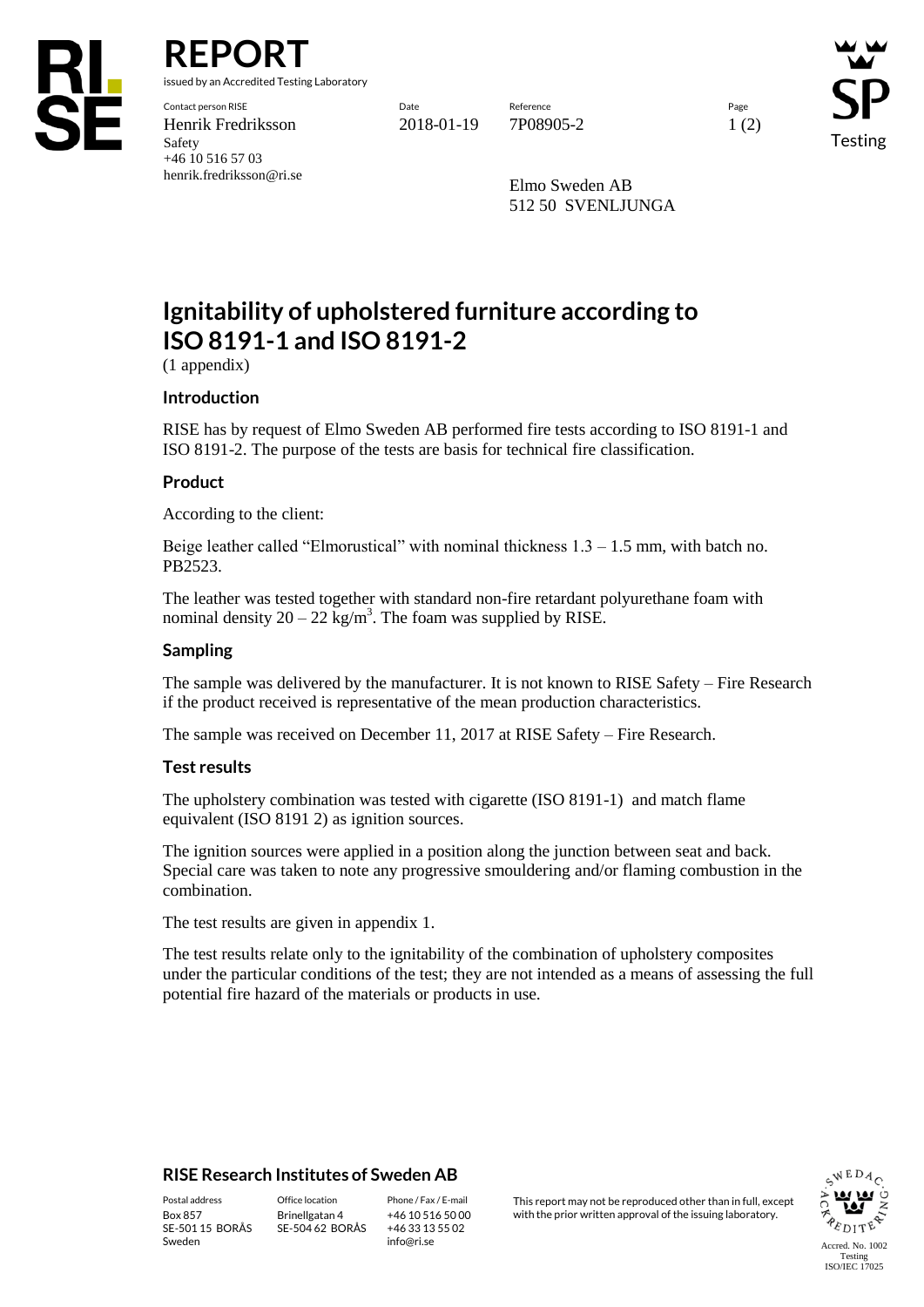



#### **Criteria**

Section 4 in ISO 8191-1, 1987 and ISO 8191-2, 1988 describing "Criteria of ignition" with regards to "Progressive smouldering ignition" (4.1) and "Flaming ignition" (4.2).

#### **Assessment**

The tested upholstered furniture combination meets the technical fire requirements according to ISO 8191-1 and ISO 8191-2.

#### **Deviation from standard**

The test was performed on a test rig according to EN 1021-1:2006. This test rig is identical to the test rig in ISO 8191 except for an extra plate at the end of the outer parts of the back and seat. This helps the filling from slipping and improves the repeatability of the test standard. This deviation was considered as having no influence on the test results (except for the better).

# **RISE Research Institutes of Sweden AB Safety - Fire Research, Fire Dynamics**

Performed by Examined by

Signed by: Henrik Fredriksson<br>
Henry, KFredr, KS40 Beason: 1 am the author of this document<br>
Date & Time: 2018-01-26 08:04:05 +01:00

er Librario

Signed by: Per Thureson<br>Reason: I have reviewed this document<br>Late & Time: 2018-01-25 15:41:48 +01:00

Henrik Fredriksson Per Thureson

**Appendix**

1. Test result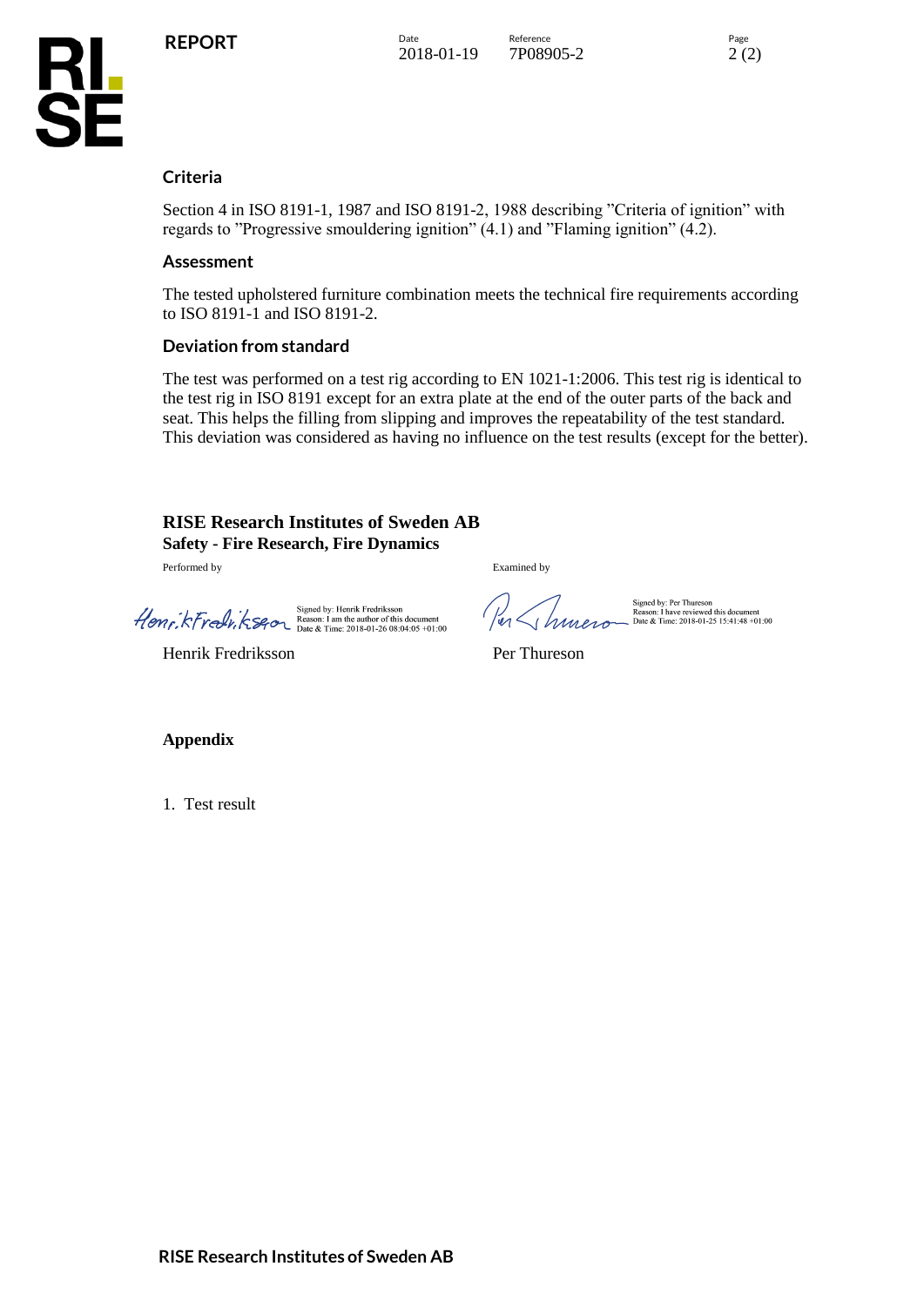Appendix 1

# **Test results – ISO 8191-1, 1987 and ISO 8191-2, 1988**

# **Product**

According to the client:

Beige leather called "Elmorustical" with nominal thickness  $1.3 - 1.5$  mm, with batch no. PB2523.

The leather was tested together with standard non-fire retardant polyurethane foam with nominal density  $20 - 22$  kg/m<sup>3</sup>. The foam was supplied by RISE.

#### **Observations, ISO 8191-1, ignition source cigarette**

#### **Table 1. Observations during the cigarette tests.**

| Test no                                                                                    |               |       |
|--------------------------------------------------------------------------------------------|---------------|-------|
| The cigarette was applied in a position along the<br>junction between seat and back, min:s | 00:00         | 00:00 |
| Cover ignited, min:s                                                                       | _*            | _*    |
| Filling ignited, min:s                                                                     | $\rightarrow$ | _*    |
| The cigarette died out, min:s                                                              | 25:23         | 28:20 |
| The test was finished, min:s                                                               | 60:00         | 60:00 |
|                                                                                            |               |       |

\*Ignition/Flaming ignition of the materials was not observed.

#### **Table 2. Damage of cover material and filling after the cigarette tests.**

| Test no                         |       |                | 2              |         |
|---------------------------------|-------|----------------|----------------|---------|
| Total charred length in:        | Cover | Filling        | Cover          | Filling |
| Cigarette length axis, back, mm |       |                |                |         |
| Up along back, mm               |       |                |                |         |
| Depth, back, mm                 |       |                |                |         |
| Cigarette length axis, seat, mm |       |                |                |         |
| Forward, seat, mm               |       |                |                |         |
| Depth, seat, mm                 |       |                |                |         |
| Charred to full depth of back   |       | N <sub>0</sub> | N <sub>0</sub> |         |
| Charred to full depth of seat   |       | N <sub>0</sub> | N <sub>0</sub> |         |